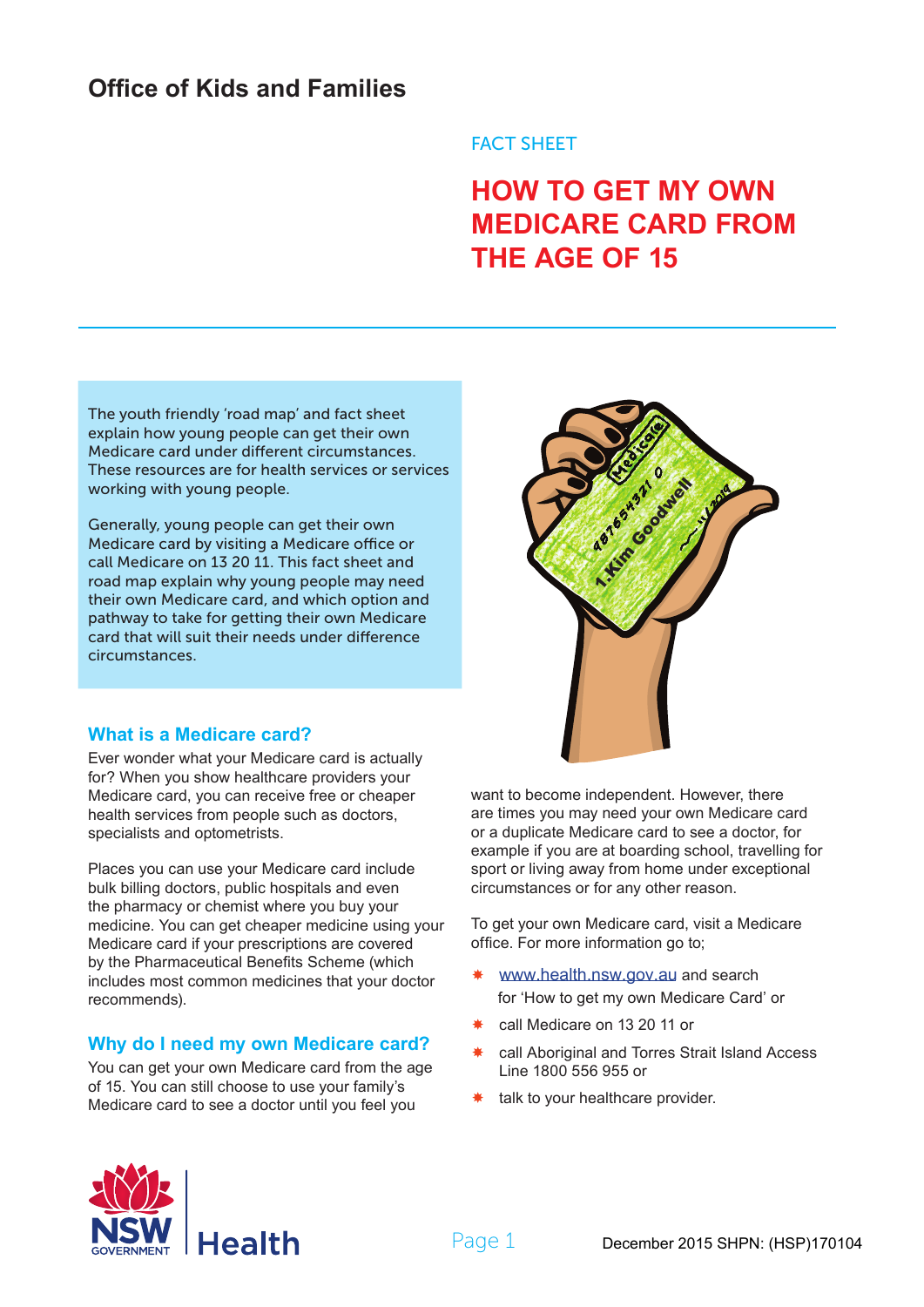# **Office of Kids and Families**

HOW TO GET MY OWN MEDICARE CARD FROM THE AGE OF 15

FACT SHEET

### **Can I get a card if I'm under 15?**

In special situations, some people can get their own card if they are under 15. For more information, please call Medicare on 13 20 11 or talk to your healthcare provider about this.

#### **How do I apply for my own Medicare Card?**

Generally, you can apply for your Medicare card through a Medicare Office but this will depend on what is happening in your life at the time.

To get your own Medicare card, visit a Medicare office or call Medicare on 13 20 11. If you need more information before contacting Medicare, read the How to get my own Medicare card road map to find out the different pathways for getting your own Medicare card.

#### **Process for getting your own Medicare card**

#### **At a Medicare Office**

If you are applying for a Medicare card through a Medicare Office, you need to fill out the form called ['Application to copy or transfer from one Medicare](http://www.humanservices.gov.au/spw/customer/forms/resources/3170-1308en.pdf)  [card to another'.](http://www.humanservices.gov.au/spw/customer/forms/resources/3170-1308en.pdf) Also, you should take two forms of identification with you (eg. a birth certificate, student card, healthcare card, driver's licence or passport).

You can also choose to stay on your parent's card and have a copy made to keep with you. You don't need identification to do this. This is called the ['duplicate' Medicare card'.](http://www.humanservices.gov.au/customer/services/medicare/medicare-card) You only need to ask your parents or carers to call or visit Medicare to get you your ['duplicate' Medicare card'.](http://www.humanservices.gov.au/customer/services/medicare/medicare-card)

#### **By post**

You can download the form from the Human [Services website](http://www.humanservices.gov.au) but you need your identifying [documents](http://www.humanservices.gov.au/spw/customer/forms/resources/ss231-1507en.pdf) certified (ask an adult to help you with this) and attached to your form . Once you have done this, post all the information on (forms and certified identifying documents) to:

Medicare GPO Box 9822 In your capital city

#### **Does staying on my parents' Medicare card mean they can see when I have visited a doctor or other health services?**

If your name is on your parents' Medicare card or you have a ['duplicate' Medicare card',](http://www.humanservices.gov.au/customer/services/medicare/medicare-card) your parents will usually have access to your Medicare records (meaning they can see when you've visited a doctor or other health services). If you are 14 or older, Medicare will not give information about your medical treatment to your parents without your consent, but your parents will still be able to see that you have visited a doctor. This is because the information will be listed if your parents apply for a [Medicare Tax Benefit Statement](http://www.humanservices.gov.au/customer/services/medicare/medicare-benefit-tax-statement).

If you have your own Medicare card (not a duplicate), then your parents will not have access to any of your Medicare records.

Important note: **never post your original documents.**